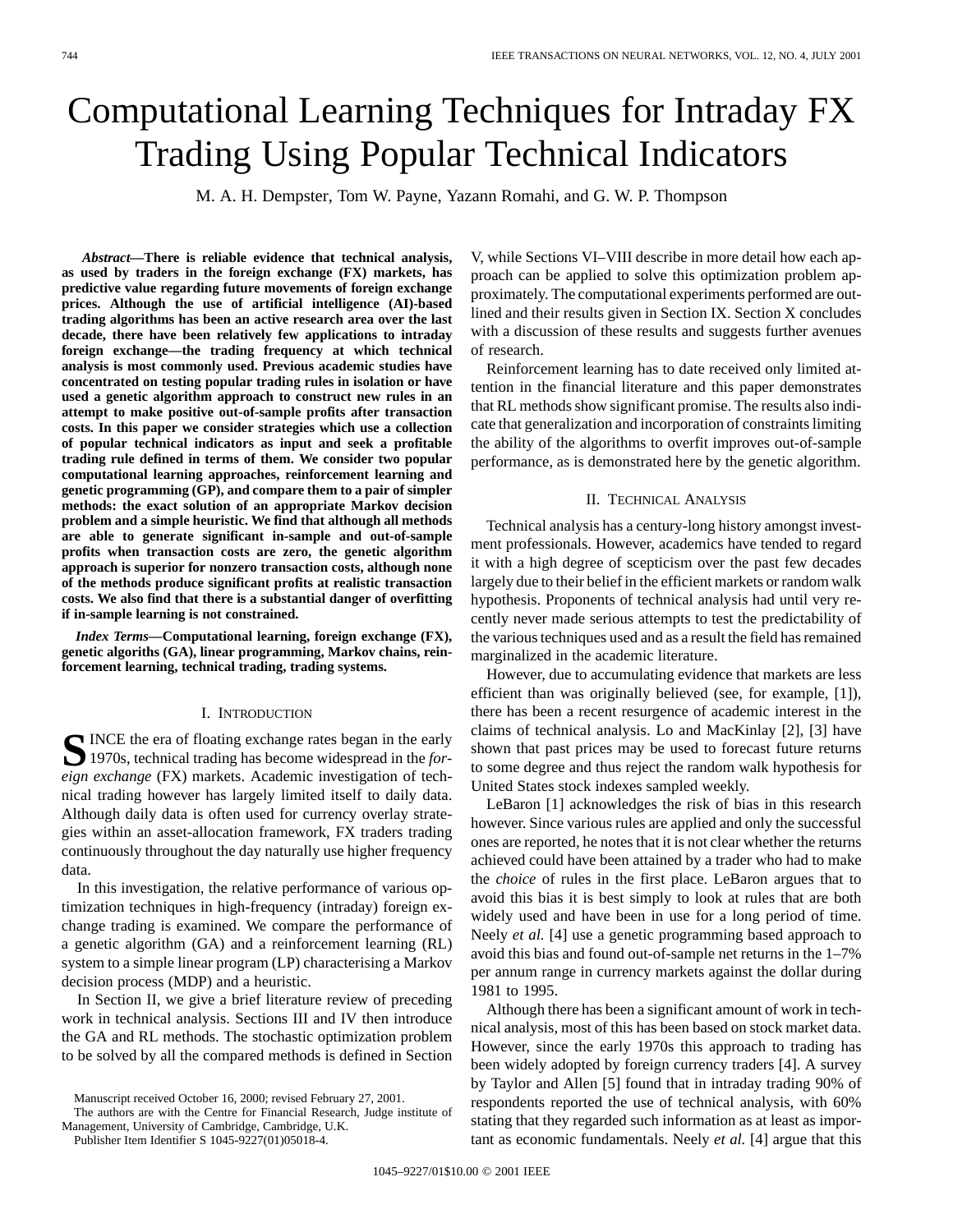can be partly explained by the unsatisfactory performance of exchange rate models based on economic fundamentals. They cite Frankel and Rose [6] who state that ... no model based on such standard fundamentals like money supplies, real incomes, interest rates, and current-account balances will ever succeed in explaining or predicting a high percentage of the variation in the exchange rate, at least at short or medium-term frequencies.

A number of researchers have examined net returns due to various trading rules in the foreign exchange markets [7], [8]. The general conclusion is that trading rules are sometimes able to earn significant returns net of transaction costs and that this cannot be easily explained as compensation for bearing risk. Neely and Weller [9] note however that academic investigation of technical trading has not been consistent with the practice of technical analysis. As noted above, technical trading is most popular in the foreign exchange markets where the majority of intraday foreign exchange traders consider themselves technical traders. They trade throughout the day using high-frequency data but aim to end the day with a net open position of zero. This is in contrast to much of the academic literature which has tended to take much longer horizons into account and only consider daily closing prices.

Goodhart and O'Hara [10] provide a thorough survey of past work investigating the statistical properties of high-frequency trading data, which has tended to look only at narrow classes of rules. Goodhart and Curcio [11] examine the usefulness of resistance levels published by Reuters and also examine the performance of various filter rules identified by practitioners. Dempster and Jones [12], [13] examine profitability of the systematic application of the popular channel and head-and-shoulders patterns to intraday FX trading at various frequencies, including with an overlay of statistically derived filtering rules. In subsequent work [14], [15] upon which this paper expands, they apply a variety of technical trading rules to trade such data (see also Tan [16]) and also study a genetic program which trades combinations of these rules on the same data [17]. None of these studies report any evidence of *significant* profit opportunities, but by focussing on relatively narrow classes of rules their results do not necessarily exclude the possibility that a search over a broader class would reveal profitable strategies. Gencay *et al.* [18] in fact assert that simple trading models are able to earn significant returns after transaction costs in various foreign exchange markets using high frequency data.

## III. GENETIC ALGORITHMS

In recent years, the application of artificial intelligence (AI) techniques to technical trading and finance has experienced significant growth. Neural networks have received the most attention in the past and have shown varying degrees of success. However recently there has been a shift in favor of user-transparent, nonblack box evolutionary methods like GAs and in particular genetic programming (GP). An increasing amount of attention in the last several years has been spent on these genetic approaches which have found financial applications in option pricing [19], [20] and as an optimization tool in technical trading applications [17], [14], [4].

Evolutionary learning encompasses sets of algorithms that are inspired by Darwinian evolution. GAs are population-based optimization algorithms first proposed by Holland [21]. They have since become an active research area within the artificial intelligence community and have been successfully applied to a broad range of hard problems. Their success is in part due to their several control parameters that allow them to be highly tuned to the specific problem at hand. GP is an extension proposed by Koza [22], whose original goal was to evolve computer programs.

Pictet *et al.* [23] employ a GA to optimize a class of exponentially weighted moving average rules, but run into serious overfitting and poor out-of-sample performance. They report 3.6% to 9.6% annual excess returns net of transaction costs, but as the models of Olsen and Associates are not publicly available their results are difficult to evaluate. Neely and Weller [9] report that for their GA approach, although strong evidence of predictability in the data is measured out-of-sample when transaction costs are set to zero, no evidence of profitable trading opportunities arise when transaction costs are applied and trading is restricted to times of high market activity.

#### IV. REINFORCEMENT LEARNING

Reinforcement learning has so far found only a few financial applications. The reinforcement learning technique is strongly influenced by the theory of MDPs, which evolved from attempts to understand the problem of making sequences of decisions under uncertainty when each decision can depend on the previous decisions and their outcomes. The last decade has witnessed the merging of ideas from the reinforcement learning and control theory communities [24]. This has expanded the scope of dynamic programming and allowed the approximate solution of problems that were previously considered intractable.

Although reinforcement learning was developed independently of MDPs, the integration of these ideas with the theory of MDPs brought a new dimension to RL. Watkins [25] was instrumental in this advance by devising the method of  $Q$ -learning for estimating action-value functions. The nature of reinforcement learning makes it possible to approximate optimal policies in ways that put more effort into learning to make good decisions for frequently encountered situations at the expense of less effort for less frequently encountered situations [26]. This is a key property which distinguishes reinforcement learning from other approaches for approximate solution of MDP's.

As fundamental research in reinforcement learning advances, applications to finance have started to emerge. Moody *et al.* [27] examine a recurrent reinforcement learning algorithm that seeks to optimize an online estimate of the Sharpe ratio. They also compare the recurrent RL approach to that of  $Q$ -learning.

# V. APPLYING OPTIMIZATION METHODS TO TECHNICAL TRADING

In this paper, following [15], [17], [14], we consider trading rules defined in terms of eight popular technical indicators used by intraday FX traders. They include both buy and sell signals based on simple trend-detecting techniques such as moving averages as well as more complex rules. The indicators we use are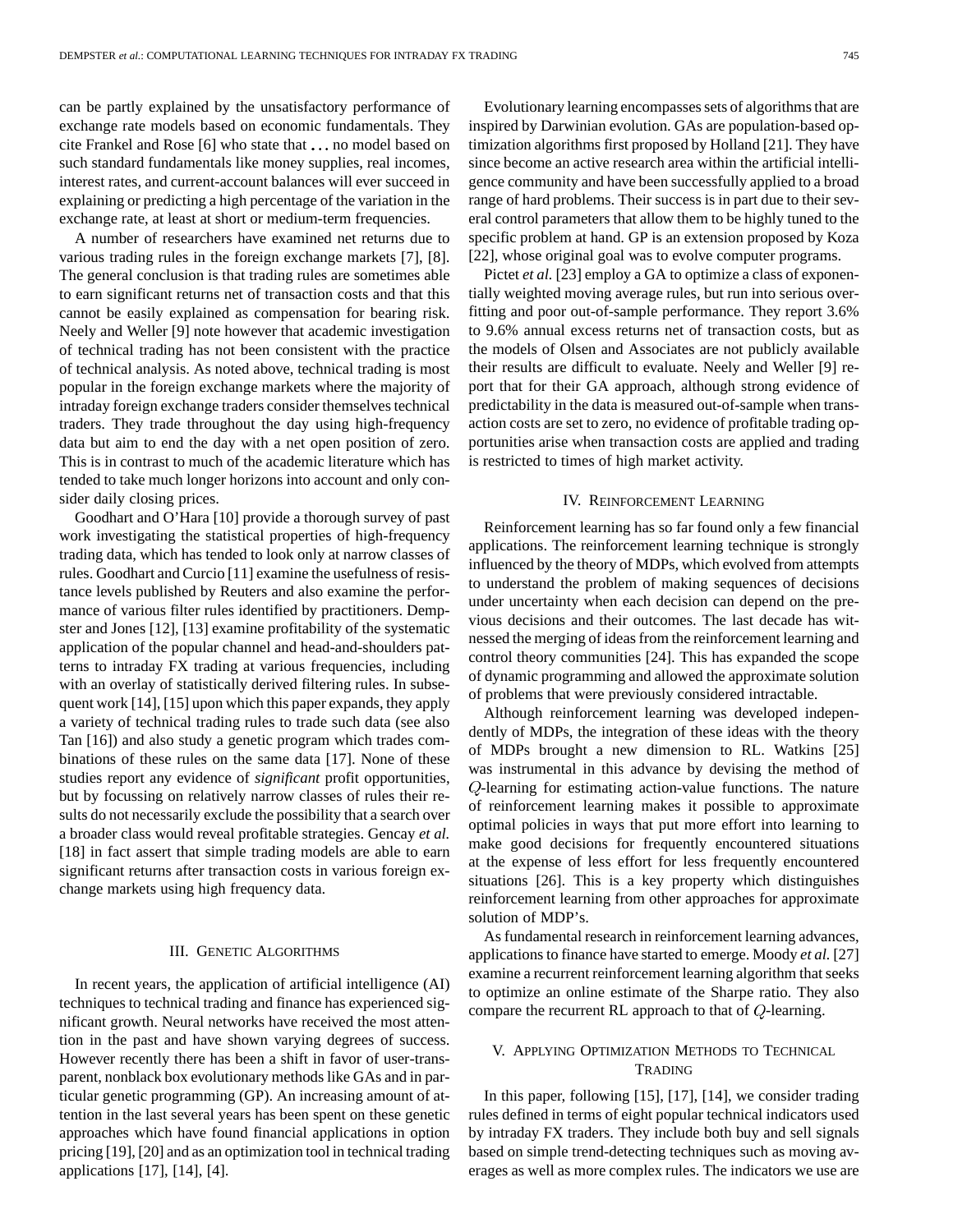the price channel breakout, adaptive moving average, relative strength index, stochastics, moving average convergence/divergence, moving average crossover, momentum oscillator, and commodity channel index. A complete algorithmic description of these indicators can be found in [15], [14].

To define the indicators, we first aggregate the raw tick data into (here) quarter-hourly intervals, and for each compute the *bar* data—the *open*, *close*, *high*, and *low* FX rates. Most of the indicators use only the closing price of each bar, so we will introduce the notation  $\mathbf{F}_t$  to denote the *closing* GBP:USD FX *rate* (i.e., the dollar value of one pound) of bar t (here we use boldface to indicate random entities).

We define the market state  $s_t$  at time t as the binary string of length 16 giving the *buy* and *sell pounds* indications of the eight indicators, and define the state space  $S = \{0, 1\}^{16}$  as the set of all possible market states. Here a 1 represents a trading recommendation for an individual indicator whose entry is otherwise 0. In effect, we have constructed from the available tick data a discrete-time data series: at time  $t$  (the end of the bar  $t$ interval) we see  $F_t$ , compute  $s_t$  and must choose whether or not to switch currencies based on the values of the indicators incorporated in  $s_t$  and which currency is currently held. We consider this time series to be a realization of a binary string valued stochastic process and make the required trading decisions by solving an appropriate stochastic optimization problem.

Formally, a trading strategy  $\phi$  is a function  $\phi : \mathcal{S} \times \{0,1\} \rightarrow$  $\{0,1\}, (s,h) \mapsto \phi(s)$ , for some current position  $h (= 0,$  dollars, or 1, pounds), telling us whether we should hold pounds ( $\phi = 1$ ) or dollars ( $\phi = 0$ ) over the next timestep. It should be noted that although our trading strategies  $\phi$  are formally *Markovian* (feedback rules), some of our technical indicators require a number of periods of previous values of  $F$  to decide the corresponding 0-1 entries in  $s_t$ . The objective of the trading strategies  $\phi$  used in this paper is to maximize the expected dollar return (after transaction costs) up to some horizon  $T$ :

$$
\mathbb{E}\left\{\prod_{t=1}^{T-1} \left(\frac{\boldsymbol{F}_{t+1}}{\boldsymbol{F}_t}\right)^{\phi(\boldsymbol{s}_t)} (1-c)^{|\phi(\boldsymbol{s}_t)-\phi(\boldsymbol{s}_{t-1})|}\right\} \qquad (1)
$$

where  $E$  denotes expectation,  $c$  is the proportional transaction cost, and  $\phi$  is chosen with the understanding that trading strategies start in dollars, observe  $s_1$  and then have the opportunity to switch to pounds. Since we do not have an explicit probabilistic model for how FX rates evolve, we cannot perform the expectation calculation in (1), but instead adopt the familiar approach of dividing our data series into an in-sample region, over which we optimize the performance of a candidate trading strategy, and an out-of-sample region where the strategy is ultimately tested.

The different approaches utilized solve slightly different versions of the in-sample optimization problem. The simple heuristic and Markov Chain methods find a rule which takes as input a market state and outputs one of three possible actions: either "hold pounds," "hold dollars" (switching currencies if necessary) or "stay in the same currency."

The GA and RL approaches find a rule which takes as input the market state and the currency currently held, and chooses between two actions: either to stay in the same currency or switch. Thus the RL and GA method are given slightly more information (their current position) than the heuristic and MDP methods and we might thus expect them to perform better. The GA method also has an extra constraint restricting the complexity of the rules it can generate which is intended to stop overfitting of the in-sample data.

# VI. APPLYING RL TO THE TECHNICAL TRADING PROBLEM

The ultimate goal of reinforcement learning based trading systems is to optimize some relevant measure of trading system performance such as profit, economic utility or risk-adjusted return. A standard RL framework has two central components; an agent and an environment. The agent is the learner and decision maker that interacts with the environment. The environment consists of a set of states and available actions for the agent in each state.

The agent is bound to the environment through perception and action. At a given time step  $t$  the agent receives input  $i$ , which is representative of some state  $s_t \in S$ , where S is the set of all possible states in the environment. As mentioned in the previous section,  $s_t$  is defined here as being a combination of the technical indicator buy and sell pounds decisions prepended to the current state of the agent (0 for holding dollars and 1 for pounds). The agent then selects an action  $a_t \in A$  where  $A :=$  $\{0,1\}$  telling it to hold pounds ( $\phi = 1$ ) or dollars ( $\phi = 0$ ) over the next timestep. This selection is determined by the agent's policy  $\pi$  ( $:= \phi$ , i.e., defined in our case as the trading strategy) which is a mapping from states to probabilities of selecting each of the possible actions.

For learning to occur while iteratively improving the trading strategy (policy) over multiple passes of the in-sample data, the agent needs a merit function that it seeks to improve. In RL, this is a function of expected return  $R$  which is the amount of return the agent expects to get in the future as a result of moving forward from the current state. At each learning episode for every time-step  $t$  the value of the last transition is communicated to the agent by an immediate reward in the form of a scalar reinforcement signal  $r_t$ . The expected return from a state is therefore defined as

$$
R_t := r_{t+1} + \gamma r_{t+2} + \gamma^2 r_{t+3} + \dots + \gamma^{T-1} r_T
$$
  
= 
$$
\sum_{k=0}^T \gamma^k r_{t+k+1}
$$
 (2)

where  $\gamma$  is the *discount factor* and T is the final time step. Note that the parameter  $\gamma$  determines the "far-sightedness" of the agent. If  $\gamma = 0$  then  $R_t = r_{t+1}$  and the agent myopically tries to maximize reward only at the next time-step. Conversely, as  $\gamma \rightarrow 1$  the agent must consider rewards over an increasing number of future time steps to the horizon. The goal of the agent is to learn over a large number of episodes a policy mapping of  $S \to A$  which maximizes  $R_t$  for all  $t = 0, \dots, T$  as the limit of the approximations obtained from the same states at the previous episode.

In our implementation, the agent is directly attempting to maximize (1). The reward signal is therefore equivalent to actual returns achieved from each state at the previous episode.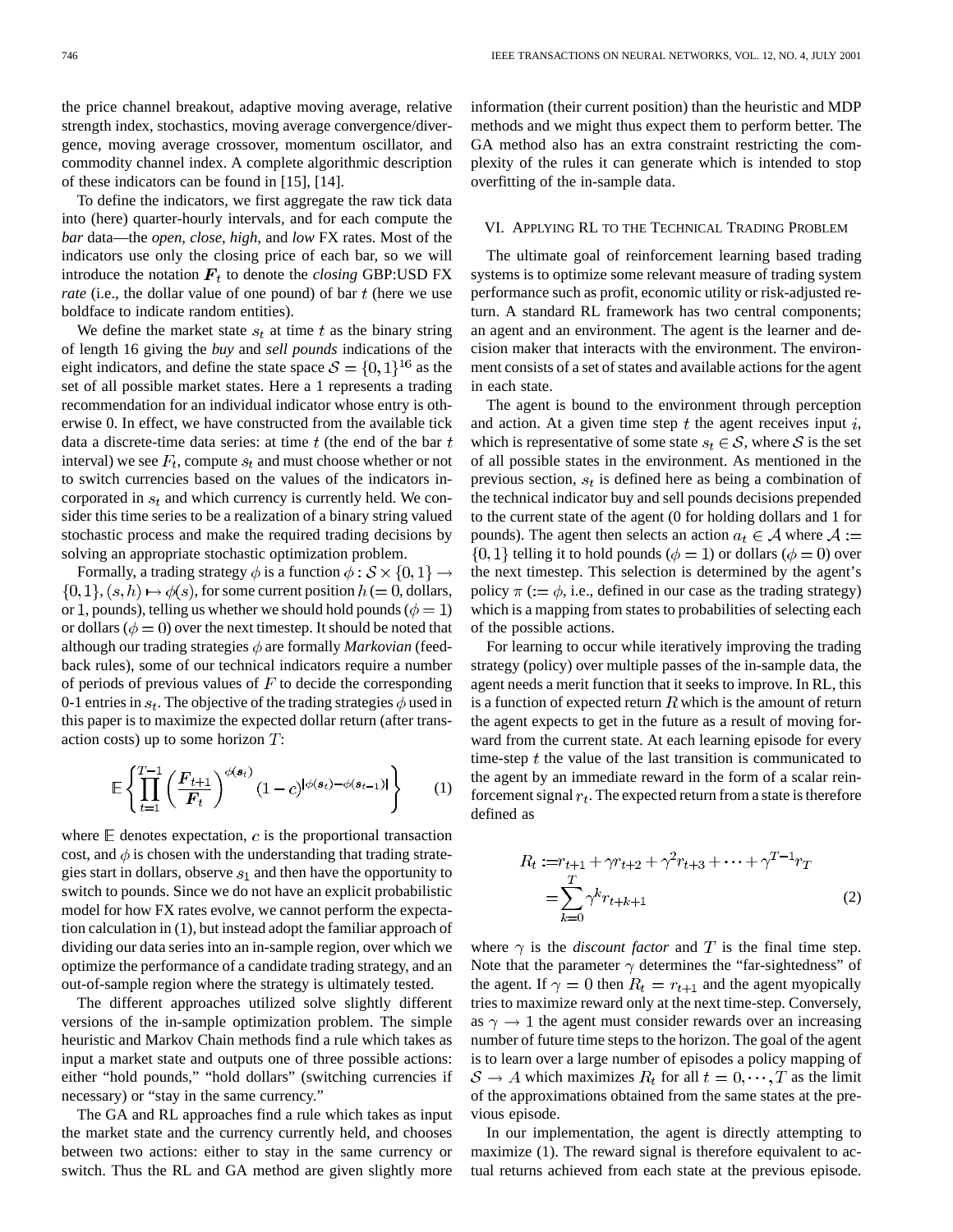This implies that whenever the agent remains in the base currency, regardless of what happens to the FX rate, the agent is neither rewarded nor penalized.

Often RL problems have a simple goal in the form of a single state which when attained communicates a fixed reward and has the effect of delaying rewards from the current time period of each learning episode. Maes and Brookes [28] show that immediate rewards are most effective—when they are feasible. RL problems can in fact be formulated with separate state spaces and reinforcement rewards in order to leave less of a temporal gap between performance and rewards. In particular it has been shown that successive immediate rewards lead to effective learning. Mataric<sup>[29]</sup> demonstrates the effectiveness of multiple goals and progress estimators, for example, a reward function which provides instantaneously positive and negative rewards based upon "immediate measurable progress relative to specific goals."

It is for this reason that we chose to define the immediate reward function (2) rather than to communicate the cumulative reward only at the end of each trading episode.

In reinforcement learning the link between the agent and the environment in which learning occurs is the value function  $V^{\pi}$ . Its value for a given state is a measure of how "good" it is for an agent to be in that state as given by the total expected future reward from that state under policy  $\pi$ . Note that since the agent's policy  $\pi$  determines the choice of actions subsequent to a state, the value function evaluated at a state must depend on that policy. Moreover, for any two policies  $\pi$  and  $\pi'$  we say that  $\pi$  is preferred to  $\pi'$ , written  $\pi > \pi'$ , if and only if  $\forall s \in S$ ,  $V^{\pi}(s) > V^{\pi'}(s)$ . Under suitable technical conditions there will always be at least one policy that is at least as good as all other policies. Such a policy  $\pi^*$  is called an optimal policy and is the target of any learning agent within the RL paradigm. To all optimal policies is associated the optimal value function  $V^*$ , which can be defined in terms of a dynamic programming recursion as

$$
V^*(s) = \max_a \mathbb{E}\{r_{t+1} + \gamma V^*(s_{t+1}) | s_t = s\}.
$$
 (3)

Another way to characterize the value of a state  $s$  is to consider it in terms of the values of all the actions  $\alpha$  that can be taken from that state assuming that an optimal policy  $\pi^*$  is followed subsequently. This value  $Q^*$  is referred to as the  $Q$ -value and is given by

$$
Q^*(s, a) = \mathbb{E}\{\mathbf{r}_{t+1} + \gamma \max_{a'} Q^*(\mathbf{s}_{t+1}, a') | \mathbf{s}_t = s, \mathbf{a}_t = a\}.
$$
\n(4)

The optimal value function expresses the obvious fact that the value of a state under an optimal policy must equal the expected return for the best action from that state, i.e.,

$$
V^*(s) = \max_{a} Q^*(s, a).
$$

The functions  $Q^*$  and  $V^*$  provide the basis for learning algorithms for MDPs.

 $Q$ -learning [25] was one of the most important breakthroughs in the reinforcement learning literature [26]. In this method, the learned action-value function  $Q$  directly approximates the optimal action-value function  $Q^*$  and dramatically simplifies the analysis of the algorithm to enable convergence proofs. As a bootstrapping approach,  $Q$ -learning estimates the  $Q$ -value function of the problem based on estimates at the previous learning episode. The  $Q$ -learning update is the backward recursion

$$
Q(s_t, a_t) \leftarrow Q(s_{t_c}, a_{t_c}) + \alpha[r_{t+1} + \gamma \max_a Q(s_{t+1}, a) - Q(s_{t_c}, a_{t_c})]
$$
\n
$$
(5)
$$

where the current state-action pair  $(s_t, a_t) = (s_t, a_t)$  from the previous learning episode. At each iteration (episode) of the learning algorithm, the action-value pairs associated with all the states are updated and over a large number of iterations their values converge to optimality for (4). We note that there are some parameters in  $(5)$ : in particular, the *learning rate*  $\alpha$  refers to the extent with which we update the current  $Q$ -factor based on future rewards,  $\gamma$  refers to how "far-sighted" the agent is and a final parameter of the algorithm is the policy followed in choosing the potential action at each time step.  $Q$ -learning has been proven to converge to the optimal policy regardless of the policy actually used in the training period [25]. We find that following a random policy while training yields the best results.

In order for the algorithm to converge, the learning rate  $\alpha$ must be set to decrease over the course of learning episodes. Thus  $\alpha$  has been initially set to 0.15 and converges downwards to 0.000 15 at a rate of  $0.15/(1 + (E/10))$ , where E is the episode (iteration) number which runs from 0 to 10 000. The parameter  $\gamma$  has been set to 0.9999 so that each state has full sight of future rewards in order to allow faster convergence to the optimal.

With this RL approach we might expect to be able to outperform all the other approaches on the in-sample data set. However on the out-of-sample data set, in particular at higher slippage values, we suspect that some form of generalization of the input space would lead to more successful performance.

## VII. APPLYING THE GENETIC ALGORITHM

The approach chosen extends the genetic programming work initiated in [14] and [17]. It is based on the premise that practitioners typically base their decisions on a variety of technical signals, which process is formalized by a trading rule. Such a rule takes as input a number of technical indicators and generates a recommended position (long £, neutral, or long \$). The agent applies the rule at each timestep and executes a trade if the rule recommends a different position to the current one.

Potential rules are constructed as binary trees in which the terminal nodes are one of our 16 indicators yielding a Boolean signal at each timestep and the nonterminal nodes are the Boolean operators AND, OR, and XOR. The rule is evaluated recursively. The value of a terminal node is the state of the associated indicator at the current time; and the value of a nonterminal node is the associated Boolean function applied to its two children. The overall value of the rule is the value of the root node. An overall rule value of one (true) is interpreted as a recommended long £ position and zero (false) is taken as a recommended neutral position. Rules are limited to a maximum depth of four (i.e., a maximum of 16 terminals) to limit complexity. An example rule is shown in Fig. 1. This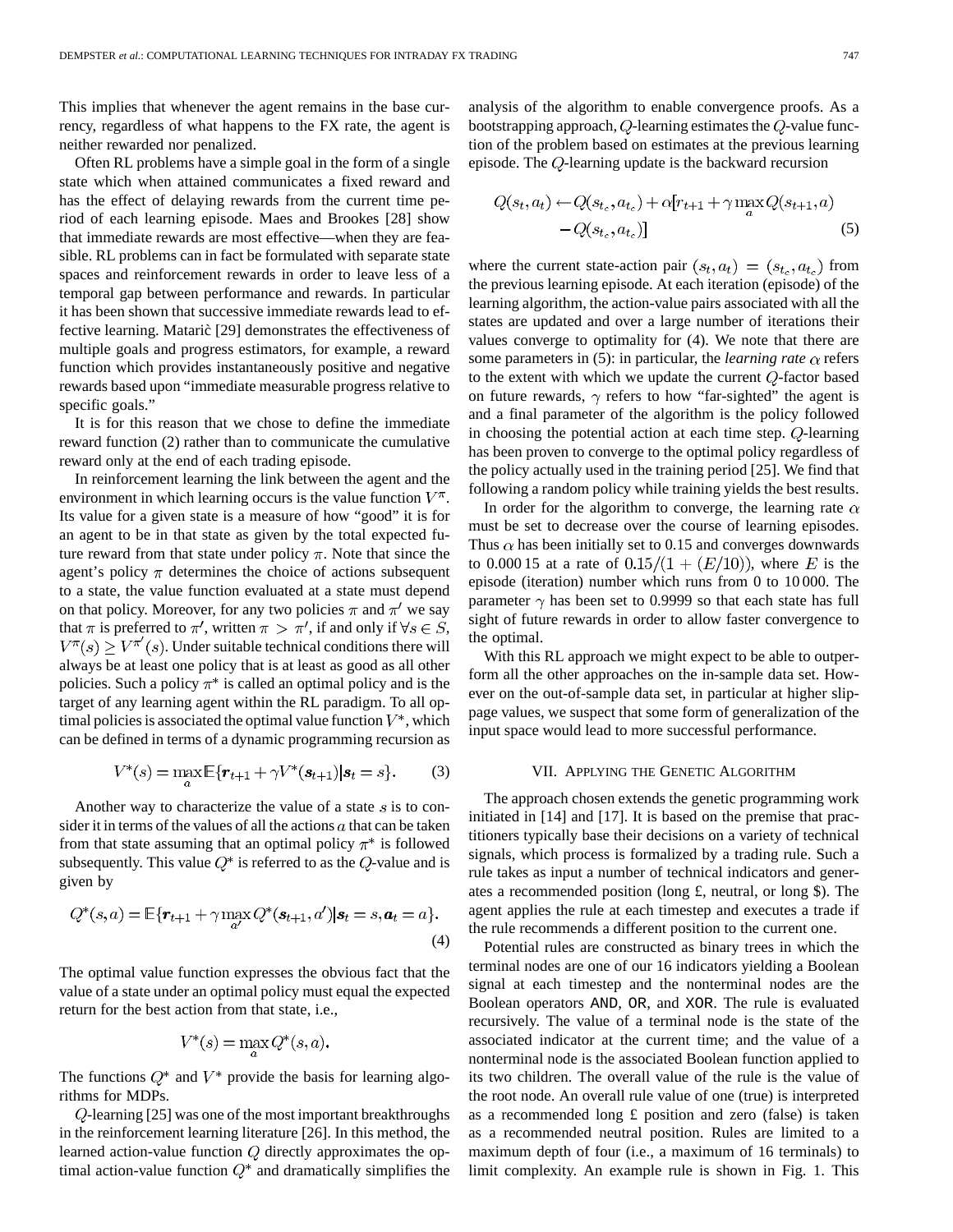definition of a rule generalizes that used in [17], [14] which allows trees in the comb form of Fig. 1, but to depth 10.

The fitness score of such a rule  $\phi$  is defined as the *total return* cumulated over the appropriate data period [*cf.* (1)], i.e.

$$
\prod_{t=1}^{T-1} \left( \frac{F_{t+1}}{F_t} \right)^{\phi(s_t)} (1-c)^{|\phi(s_t) - \phi(s_{t-1})|}.
$$
 (6)

The genetic algorithm is used to search the space of all such rules and is tuned to favor rules that trade successfully (i.e., achieve high fitness scores) in the in-sample training period. An initial population of 250 rules is randomly generated and each rule is evaluated according to (6). A new population of rules is generated from this in which high scoring rules are preferred to low scoring rules. This bias means that the fitness scores of the new population should be greater than those of the old population. New rules are generated by two processes: crossover and mutation.

To use crossover two parent rules are selected from the current population. The selection process is biased toward fitter (better performing) rules: all rules in the current population are ranked in order of fitness score, and are chosen with a probability linearly proportional to their rank. A random subtree is chosen from each parent rule and these two subtrees are swapped between the parent rules to create two new rules, each of which inherits characteristics from both parents. This process is shown in Fig. 2. Potential subtrees to swap are checked to ensure that the resulting new rules would not exceed the specified maximum tree depth. Two new rules meeting this criterion are inserted into the new population. For mutation, a single rule is selected from the current population (again biased toward the better performers) and a random node is replaced with a random node of the same type (e.g., an AND might become an OR). The mutated rule is then inserted into the new population.

New rules are generated using 75% crossover and 25% mutation until a total of 250 new rules are generated, when the new population is evaluated for fitness scores. The average score of the new population should be greater than that of the old due to the favoritism shown to the better performing rules in the old population. This process is repeated 100 times (*generations*) and *the* best rule found during the entire run is selected as the *output* of the genetic algorithm.

The rules found by this process exhibit a number of desirable properties. First, with careful tuning of the GA they should perform well in-sample. Second, a rule can be understood by humans: it is clear what the rule does, even if it is not clear why it does it. Thirdly, this structure limits (but does not prevent) how much a rule can learn in detail (i.e., *overfit*) the training data set. It is to be expected that this enforced generalization will lead to better out-of-sample performance with a possible reduction in in-sample performance.

## VIII. MARKOV CHAIN AND SIMPLE HEURISTIC

In addition to the RL and GA methods we will consider two alternative approaches. The first replaces the in-sample dataset



Fig. 1. An example rule.



Fig. 2. Genetic algorithm crossover.

with a Markov chain on a small set of market states and replaces the problem of maximizing the profit made over the in-sample period with that of maximizing a total expected discounted return assuming Markov dynamics. This approach is described in detail in Section VIII-A.

The second method is a simple *heuristic*: with each state we associate a number (which will be interpreted as the expected rise in the exchange FX rate over the next  $\ell$  trading periods for some  $\ell$ ) and consider strategies which buy pounds if this number exceeds one threshold, and sell pounds when it falls below a second threshold. We then optimize over  $\ell$  and the two thresholds to maximize the in-sample profit. More details on this method are given in Section VIII-B.

These two methods were used to benchmark the success of the true computational learning approaches in maximizing the in-sample profit. Neither are likely to attain the true optimum, but they should perform reasonably well. The heuristic was more successful at solving the in-sample problem with nonzero transaction costs than any of the other approaches, but it does not perform particularly well out-of-sample due to over-fitting.

# *A. A Markov-Chain Linear Programming Approximation*

Recall that  $s_t$  denotes the market-state at time t (the values of the indicator recommendations on which the trading decision at time t is based). In this section we will let  $\overline{S}$  denote the set of all market states which occur in the in-sample dataset.

We will construct a controlled Markov chain on the set of pairs  $(s, h)$  where  $s \in \overline{S}$  denotes a market state present in the in-sample dataset  $\overline{S} = \bigcup_{1 \leq t \leq T} \{s_t\}$  and  $h \in \{0, 1\}$  indicates whether or not pounds are currently held. The *controls* at each timestep are 0 or 1, indicating the currency we wish to hold over the next timestep as before.

Denoting by  $N(s_1)$  the number of times state  $s_1$  appears in the in-sample dataset (excluding the final data-point), and by  $N(s_1, s_2)$  the number of times state  $s_1$  is immediately followed by state  $s_2$ , we define a controlled Markov chain  $X_t$ ,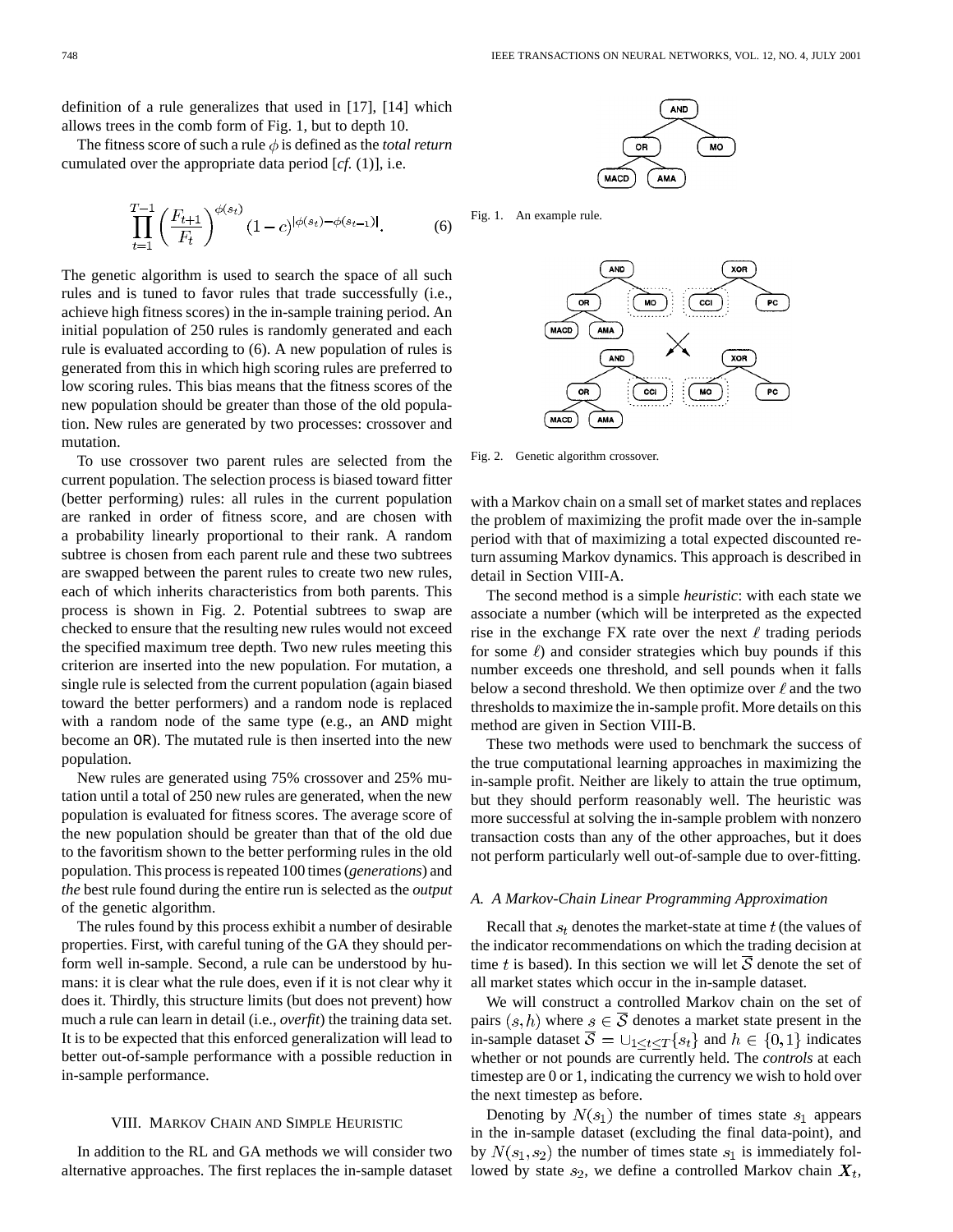$t = 1, 2, \dots$ , by fixing  $X_1 := (s_1, 0)$  and choosing the probability of a transition from  $(s_1, h_1)$  to  $(s_2, h_2)$  using control k to be

$$
P^{(k)}((s_1, h_1), (s_2, h_2)) := I(h_2 = k) \frac{N(s_1, s_2)}{N(s_1)}.
$$

For  $s \in \overline{S}$ ,  $h \in \{0,1\}$  we define an approximation to the expected dollar return over the next timestep given we are in state s and hold currency  $h$  as

$$
R(s,h) := I(h = 1) \frac{1}{N(s)} \sum_{1 \le t < T : s_t = s} \log\left(\frac{F_{t+1}}{F_t}\right).
$$

We are now in a position to replace the problem of maximizing the in-sample return with the problem

$$
\max_{\pi} \mathbb{E} \sum_{t=1}^{\infty} \gamma^{t-1} [R(X_t, \pi(X_t)) + |\pi(X_t) - \pi(X_{t-1})| \log(1 - c)] \tag{7}
$$

where  $\pi$  is a feedback map from the state-space of the Markov chain to the set of controls  $\{0, 1\}$  and we treat the term  $\pi(X_0)$ as zero (since we must start in dollars). The constant  $\gamma$  is a discount factor, chosen arbitrarily to be equal to  $0.9999$ . This is an approximation to the objective (1).

Since the set  $\overline{S}$  is quite small, this problem can be solved exactly using the technique of linear programming. To see this, observe that the solution to (7) is characterized by the optimal value function  $J^*(s,h)$  defined for all  $s \in \overline{S}, h \in \{0,1\}$  as the optimal value (1) when  $X_1 = (s, h)$ . The function  $J^*(\cdot, \cdot)$ satisfies the dynamic programming recursion

$$
J^*(s,h) = \max_{k \in \{0,1\}} \left( R(s,k) + |k-h| \log(1-c) + \gamma \sum_{s' \in \overline{S}, h' \in \{0,1\}} P^{(k)}((s,h),(s',h')) J^*(s',h') \right) \tag{8}
$$

whose solution is unique under various conditions (it suffices that the Markov chain has a finite statespace and that  $0 < \gamma <$ , which is the case here). But a solution to the system above can be obtained by solving the linear program

$$
\min_{J(\cdot,\cdot)} \sum_{s \in \overline{\mathcal{S}}, h \in \{0,1\}} J(s,h)
$$

subject to for all  $s \in \overline{S}$  and  $h, k \in \{0, 1\}$ 

$$
J(s,h) \ge R(s,k) + |k - h| \log(1 - c) + \gamma
$$
  

$$
\sum_{s' \in \overline{S}, h' \in \{0,1\}} P^{(k)}((s,h),(s',h')) J(s',h').
$$
 (9)

which must yield the required optimal value function  $J^*$ . The optimal action  $\pi(s,h)$  in state  $(s,h)$  can be extracted from the optimal value function  $J^*(\cdot, \cdot)$  by choosing any k maximizing the right-hand side of (8). The solution to the LP is found for each in-sample period using the CPLEX commercial LP solver.



Fig. 3. Cumulative in-sample monthly returns at no slippage.



Fig. 4. Cumulative out-of-sample monthly returns at no slippage.



Fig. 5. Cumulative in-sample monthly returns at 1 bp slippage.

#### *B. A Simple Heuristic*

One objection to the method of the previous section is that when transaction costs are large the solution obtained to the problem in (7) above may perform badly over the actual in-sample period; worse even than the trivial strategy 'always hold dollars' with a return of 0. As an alternative, we consider a *heuristic* defined in terms of three parameters  $(b, x, \ell)$ :

*buypounds* when 
$$
\mathbb{E}(\log(\mathbf{F}_{1+\ell}/\mathbf{F}_1)|\mathbf{s}_1 = s) > b
$$
 (10)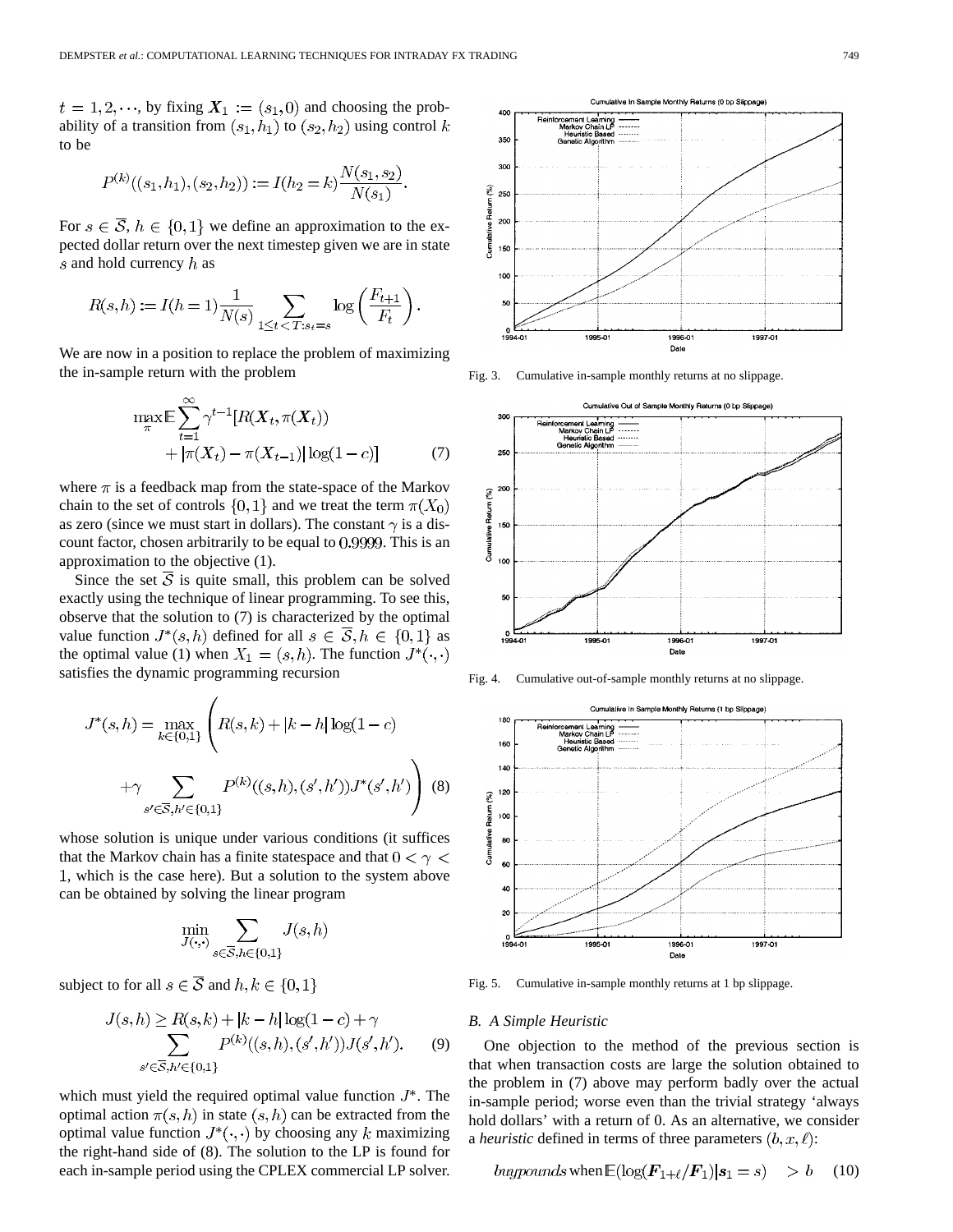

Fig. 6. Cumulative out-of-sample monthly returns at 1 bp slippage.



Fig. 7. Cumulative in-sample monthly returns at 4 bp slippage.

*sellpounds* when 
$$
\mathbb{E}(\log(F_{1+\ell}/F_1)|\mathbf{s}_1 = s)
$$
 <  $x$ . (11)

The expected value in (10) and (11) is just the expected return available if we held pounds for the next  $\ell$  days given that the current market state is s. Since we do not have a stochastic process model for FX rate movements, this expectation must also be estimated from the in-sample data (assuming the ergodic theorem holds) as

$$
E(\log(F_{1+\ell}/F_1)|s_1 = s) \approx \frac{1}{|Y|} \sum_{t \in Y} \log\left(\frac{F_{t+\ell}}{F_t}\right)
$$

where Y is the set  $\{t : 1 \le t \le T - \ell, s_t = s\}.$ 

For a several classes of stochastic process models for FX dynamics, the optimal strategy for both very low and very high transaction costs has the form of (10) and (11), making it a plausible heuristic in general.

The optimization of the three parameters of the heuristic is a nonconvex multiextremal problem and for each in-sample period is solved by a simple genetic algorithm.

## IX. NUMERICAL EXPERIMENTS

The results reported below were obtained by applying the approaches described above to the GBP:USD exchange rate data



Fig. 8. Cumulative out-of-sample monthly returns at 4 bp slippage.



Fig. 9. Cumulative in-sample monthly returns at 8 bp slippage.



Fig. 10. Cumulative out-of-sample monthly returns at 8 bp slippage.

from January 1994 until January 1998 using a moving window of one year for training (fitting) followed by one month out-ofsample testing.

The cumulative (without reinvestment) returns over the period are shown in odd-numbered Figs. 3–9 for selected in-sample (fitting) cases and evenly-numbered Figs. 4–10 for corresponding out-of-sample (testing) cases. The annualised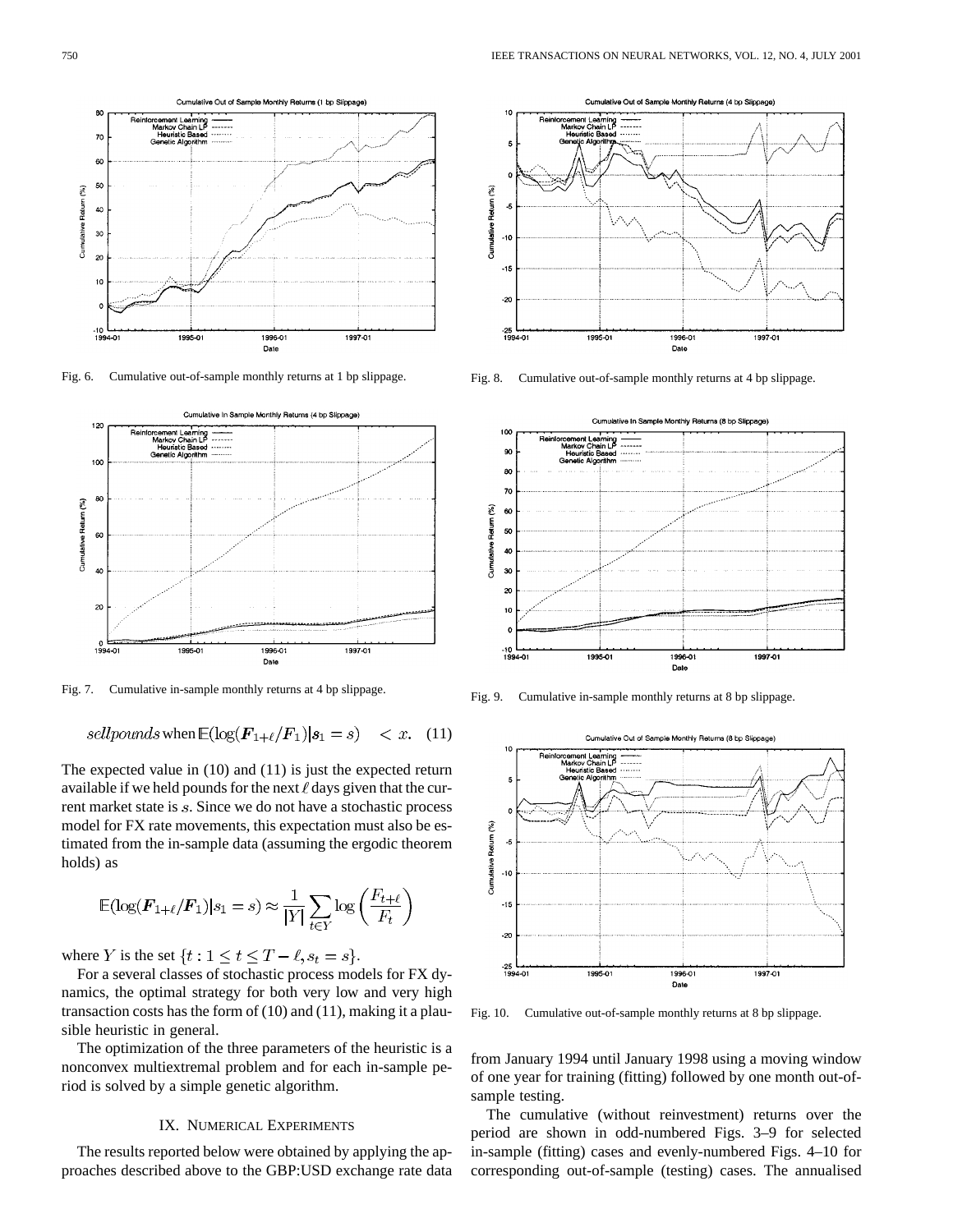TABLE I OUT-OF-SAMPLE AVERAGE ANNUAL **RETURNS** 

| Slippage  | 0 <sub>bp</sub> | 1 <sub>bp</sub> | 4bp     | 8 <sub>bp</sub> | 10 b <sub>D</sub> |
|-----------|-----------------|-----------------|---------|-----------------|-------------------|
| RL        | 93.8            | 16.3            | $-1.55$ | 1.64            | $_{1.45}$         |
| GA        | 94.5            | 21.6            | 1.67    | $17^{-}$        | 1.71              |
| LP.       | 96.8            | 15.9            | $-1.76$ | 0.53            | 0.432             |
| Heuristic | 96.3            | 8.56            | -5.03   | -4.89           | -5.63             |

average monthly returns are shown in Table I for the various approaches in the out-of-sample case.

In-sample fitting performance has been shown for completeness to demonstrate the learning ability of the various approaches. It is clear that on the in-sample data set, the simple heuristic approach consistently outperforms all the other methods except in the no slippage case, when all methods were able to fit the data to essentially the same degree. The out-of-sample test results demonstrate, however, that the heuristic approach was in fact significantly *overfitting* the data.

For the out-of-sample back-tests, we note that the genetic algorithm and reinforcement learning approaches tended to outperform the others at lower slippage values. In order to gain further insight into the overall best performing GA, a plot of how often it inferred rules using each indicator for each slippage value is shown in Fig. 11. Fig. 12 shows the frequencies with which the GA employed specific indicators over the entire four year data period, aggregated for all slippage values and into quarters, with considerable variability in the patterns evident. The GAs reduction in trading frequency with decreasing transaction costs is demonstrated dramatically in Fig. 13. Similar results apply to the other methods with the exception of the heuristic, whose high trading frequency at realistic transaction costs leads to its poor performance in out-of-sample back-tests. Data on the dealing frequency of all the different approaches is given in Table II in order to shed light on the risk profiles of the different methods. These results are discussed further in the final Section X.

In order to evaluate the relative risk-adjusted performance of the trading models further, we now consider several risk measures found in the financial literature. A risk-adjusted measure commonly used to evaluate portfolio models is the Sharpe ratio, defined as

$$
\text{Sharpe Ratio} := \frac{\mu_{R_{\text{month}}}}{\sigma_{R_{\text{month}}}}.\tag{12}
$$

The Sharpe ratio evaluations of our trading models, as shown in Table III demonstrate that on the dataset used we are able to gain significant risk-adjusted returns up to a slippage value of 1 bp. However the Sharpe ratio is numerically unstable for small variances of returns and cannot consider the clustering of profit and loss trades [13], [18]. Furthermore the Sharpe ratio penalizes strategies for upside volatility and its definition in terms of summary statistics means that a strategy can appear to be successful but in fact suffers from significant drawdown [6]. Maximum drawdown  $D_T$  over a certain period of length  $T = t_1 - t_0$ is defined as

$$
D_T := \max(R_{t_a} - R_{t_b} | t_0 \le t_a \le t_b \le t_1)
$$
 (13)



Fig. 11. Indicators used by the genetic algorithm by slippage.



Fig. 12. Relative frequencies over time of indicators used by the genetic algorithm.



Fig. 13. Genetic algorithm position duration by slippage.

TABLE II OUT-OF-SAMPLE AVERAGE MONTHLY DEALING FREQUENCY

| Slippage  | 0 <sub>bp</sub> | 1 <sub>bp</sub> | 4 bp  | 8 bp     | $10\;{\rm bp}$ |
|-----------|-----------------|-----------------|-------|----------|----------------|
| RL        | 851             | 220             | 20.5  | 0.980    | 0.604          |
| GА        | 759             | 254             | 0.688 | 0.688    | 0.667          |
| LP.       | 852             | 218             | 20.5  | $1.06\,$ | 0.792          |
| Heuristic | 846             | 123             | 15.0  | 7.85     | 7.44           |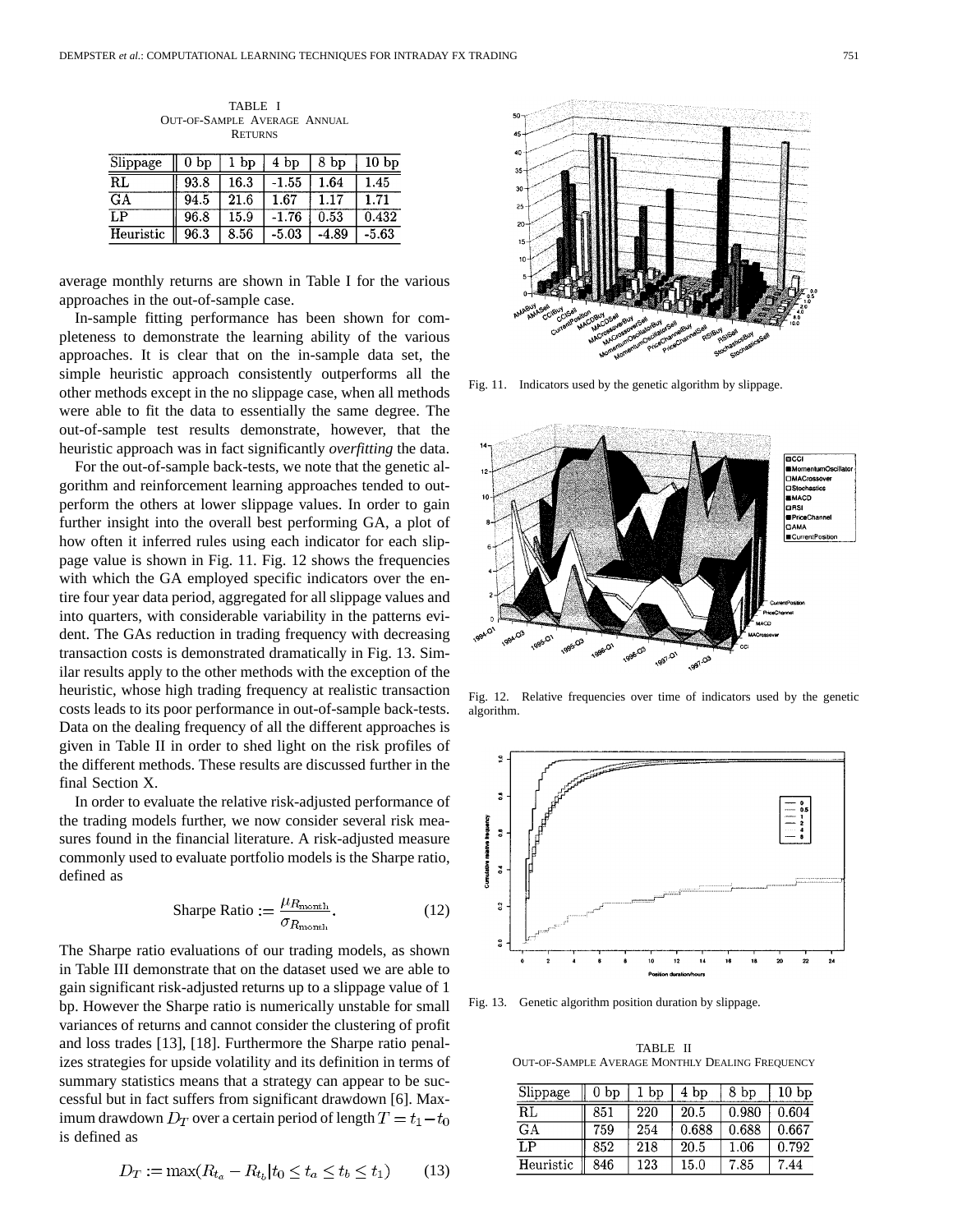| Slippage               | 0 <sub>b</sub> | 1 <sub>bp</sub> | 4 <sub>bp</sub> | 8 <sub>bp</sub> | 10 <sub>b</sub> |
|------------------------|----------------|-----------------|-----------------|-----------------|-----------------|
| RL                     | 2.10           | 0.682           | $-0.00711$      | 0.885           | 0.0874          |
| $\overline{GA}$        | 2.18           | 0.732           | 0.0758          | 0.0531          | 0.785           |
| $\overline{\text{LP}}$ | 2.23           | 0.663           | $-0.0783$       | 0.249           | 0.0202          |
| Heuristic              | 2.22           | 0.397           | $-0.261$        | $-0.279$        | $-0.290$        |

TABLE III OUT-OF-SAMPLE SHARPE RATIOS

| TABLE IV                |  |
|-------------------------|--|
| OUT-OF-SAMPLE DRAWDOWNS |  |

| Slippage  | bp       | 1 bp | 4 bp | $8\ \mathrm{bp}$ | 10 b <sub>p</sub> |
|-----------|----------|------|------|------------------|-------------------|
| RL        | $1.38\,$ | 1.71 | 2.25 | $1.29\,$         | 0.932             |
| <b>GA</b> | 1.45     | 1.67 | 1.96 | 1.94             | 1.88              |
| LP        | $1.36\,$ | 1.72 | 2.28 | 1.91             | 1.89              |
| Heuristic | 1.36     | 1.90 | 2.03 | 1.91             | 2.16              |

TABLE V OUT-OF-SAMPLE STIRLING RATIOS

| Slippage  | bp<br>υ | bp    | 4 bp   | 8 bp      | 10 <sub>bp</sub> |
|-----------|---------|-------|--------|-----------|------------------|
| RL        | 5.44    | 1.31  | 0.115  | 0.236     | 0.209            |
| GA        | 5.08    | 1.72  | 0.246  | 0.225     | 0.239            |
| LP        | 5.54    | 1.31  | 0.121  | 0.175     | 0.184            |
| Heuristic | 5.45    | 0.883 | 0.0375 | $-0.0152$ | $-0.0457$        |

where  $R_{t_a}$  and  $R_{t_b}$  are the total returns of the periods from  $t_0$ to  $t_a$  and  $t_b$  as defined by (6) respectively. In our case T was defined as on a monthly basis and the mean over the out-ofsample back-test period is reported in Table IV. We therefore also quote the *Stirling ratio*, defined as

$$
\text{Stirling Ratio} := \frac{R_{\text{month}}}{D_{\text{month}}} \tag{14}
$$

which is the average monthly return divided by the maximum drawdown within that month. This value averaged over the 48 monthly back-test periods is reported in Table V.

The current RL implementation requires about eight minutes CPU time on a 650 MHz Athlon per single training optimization (episode). The GA is implemented in the interpreted language Scheme, but evaluation is parallelised over multiple similar CPUs. It also takes about eight minutes CPU time per optimization on a single machine. The Markov chain and heuristic approaches execute in four seconds and approximately four minutes, respectively.

# X. DISCUSSION AND CONCLUSION

In this paper we have developed three trading strategies based on computational learning techniques and one simple heuristic based on trading thresholds over a fixed horizon. The strategies based on the genetic (programming) algorithm (GA) and reinforcement  $(Q)$  learning train at 15-min intervals on the buy-sell signals from eight popular technical trading indicators—some of which require a number of previous observations—and current positions over a one year period of GBP:USD FX data, while the Markov chain strategy uses the *entire* set of training data to estimate the relative transition frequencies of the few hundred signal states that occur within a given year. Each of the four trading strategies is then evaluated out-of-sample at 15-min intervals on the next month of indicator signals and this back-testing process is then rolled forward a month and repeated for a total of 48 months.

It is evident that in-sample, all approaches were able to infer successful trading strategies and also notable that the genetic algorithm consistently underperforms the other methods in-sample. This is undoubtably due to the constraint imposed on the complexity of the rules which was specifically imposed to avoid overfitting. By contrast, the non-GA approaches—in particular the trading threshold heuristic—may end up exploiting noise in the in-sample data set. At zero-slippage (no costs of trading), however, we find that all approaches are able to infer similar strategies and perform similarly out-of-sample. There is evidence that the non-GA approaches do in fact overfit as the GA outperforms the other methods with nonzero transaction costs in the out-of-sample cases up to 8 bp slippage.

The fact that the techniques investigated here return positive results both in-sample and in out-of-sample back-tests implies that there is useful information in technical indicators that can be exploited. This is consistent with the tenets of technical analysis and contradictory to the efficient market hypothesis. Furthermore, the GAs relatively good out-of-sample performance demonstrates that using a combination of technical indicators leads to better performance than using the individual indicators themselves. In fact, Dempster and Jones [15], [14] demonstrate that with a few exceptions these indicators are largely unprofitable on the same data when considered in isolation. Figs. 11 and 12 demonstrate that some indicators also convey more information than others depending on the slippage value and the market state. We note that the relative strength index (buy/sell) indicators are not used at zero transaction costs but as the slippage is increased, the GA tends to favor them. Indicators such as price channel breakout, stochastics, and moving average crossover (buy) are very important at zero slippage, but the GA appears to disregard the information provided by them at higher slippage values. At zero slippage the GA is able to infer successful strategies without using the current position. However, at higher transaction costs, knowing the current position becomes very important. This lends credence to the argument that this extra position information tends to favor the RL and GA approaches, since the Markov chain approach and the heuristic did not have this information available to them.

The RL approach, the Markov chain and the heuristic all exploit the fact that of the  $2^{16}$  market possible states only a few hundred actually occur in the in-sample period. This number is small enough that each state may be considered individually when deciding a strategy. However, there are two problems with such a rule when it is back-tested out-of-sample.

Firstly, we may encounter a state in the out-of-sample data which was not present in the in-sample data. In that case some arbitrary action must be made and both the RL and the Markov chain method choose to hold their current position. This may be a disadvantage if many new states are encountered and it also ignores the fact that some new states may be very similar to states which were present in the in-sample period. The genetic algorithm on the other hand generates a trading rule in the in-sample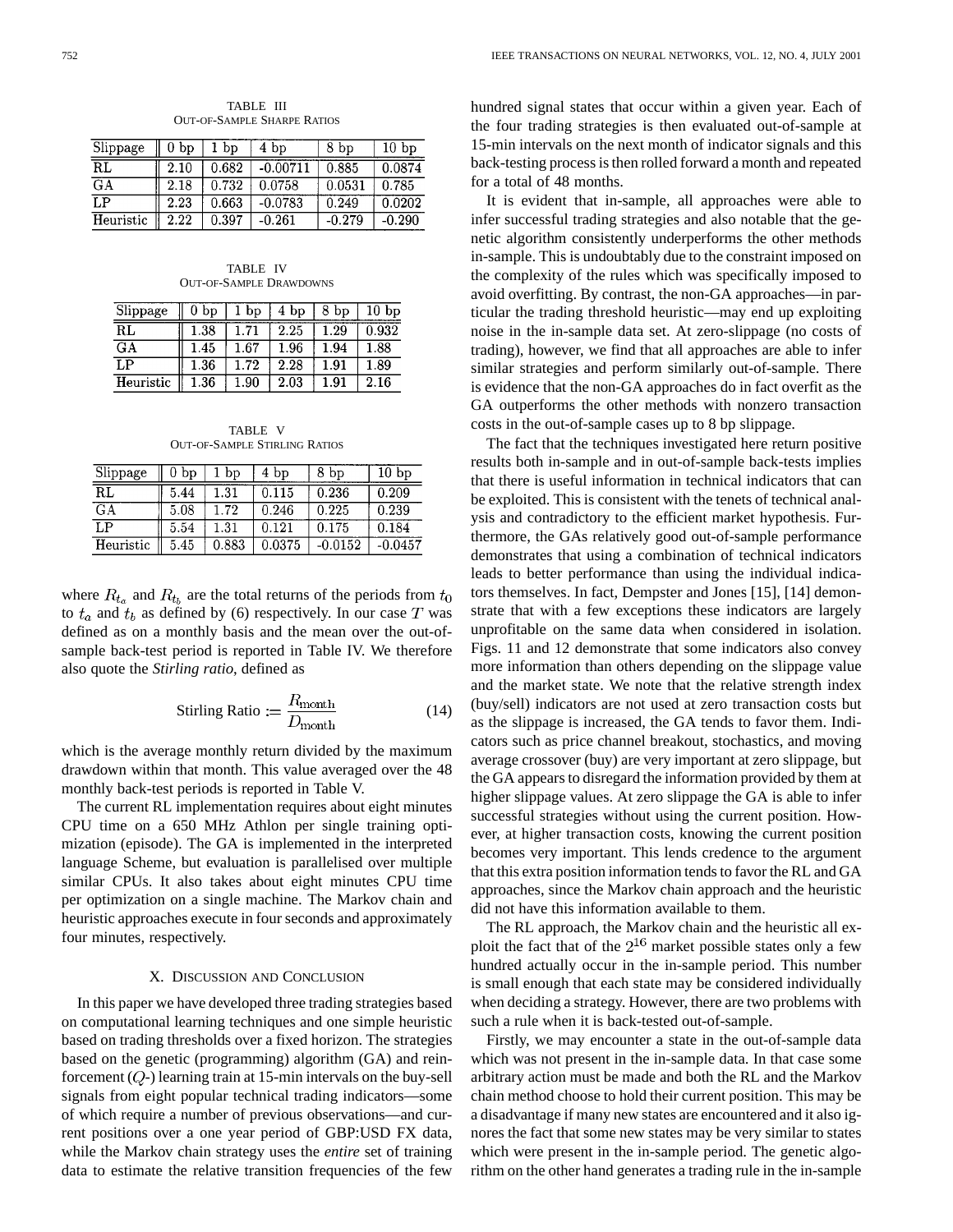training period whose structure tends to take the same actions in similar states.

Secondly, there is a severe danger that these approaches may learn too well (overfit) the specific in-sample data; in other words the in-sample problem they attempt to solve is *too specific*. Indeed the simple heuristic method demonstrates this quite clearly: it achieves excellent in-sample performance but is mediocre out-of-sample and terrible at realistic transaction costs. The limit on the complexity of the GA is an artificial constraint which reduces the opportunity for the GA to overfit while not prohibiting simple trading rules. This limit effectively forces the GA to work with *generalized* (classes of specific) states. Thus we hope to improve the current reinforcement learning approach by forcing state generalization and also by improving its convergence properties.

Another current avenue of research is to find constraints for the in-sample optimization problem which force state generalization (such as the rule-complexity constraint in the GA approach), but for which a heuristic similar to that of Section VIII-B can be applied.

A further goal is the exploration of generalization methods in the context of a broader RL approach. *Neuro-dynamic programming* (NDP) [24] attempts to combine neural networks with the central ideas of dynamic programming in order to address this goal. NDP's employ parametric representations of the value function (such as artificial neural networks) to overcome the curse of dimensionality. The free parameters are tuned using regression or stochastic approximation methods used in combination with classical dynamic programming methods. Further, Wilson's *X-classifier system* [30] attempts to merge ideas from reinforcement learning with those from the Classifier System community in order to incorporate generalization into a  $Q$ -Learning-like framework. We also intend to investigate this approach in the present context in the future.

#### ACKNOWLEDGMENT

The authors would like to thank Dr. C. Jones for his insightful comments, advice, and proofreading of the paper, and J. Scott for lending his expertise in Scheme.

#### **REFERENCES**

- [1] B. LeBaron, "Technical trading rule profitability and foreign exchange intervention," *J. Int. Economics*, vol. 49, pp. 124–143, 1999.
- [2] A. W. Lo and A. C. MacKinlay, "Stock market prices do not follow random walks: Evidence froma simple specification test," *Rev. Financial Studies*, vol. 1, pp. 41–66, 1988.
- [3] , *A Nonrandom Walk Down Wall Street*. Princeton, NJ: Princeton Univ. Press, 1999.
- [4] C. J. Neely, P. A. Weller, and R. Dittmar, "Is technical analysis in the foreign exchange market profitable? A genetic programming approach," *J. Financial Quantitative Anal.*, pp. 405–426, Dec. 1997.
- [5] M. P. Taylor and H. Allen, "The use of technical analysis in the foreign exchange market," *J. Int. Money Finance*, vol. 11, pp. 304–314, June 1992.
- [6] J. A. Frankel and A. K. Rose, "A survey of empirical research on nominal exchange rates," Nat. Bureau Economic Res., Working Paper No. 4865, Sept. 1994.
- [7] R. Levich and L. Thomas, "The significance of technical trading rule profits in the foreign exchange market: A bootstrap approach," *J. Int. Money Finance*, vol. 12, pp. 451–474, Oct. 1993.
- [8] C. R. Osler and K. Chang, "Head and shoulders: Not just a flaky pattern," Federal Reserve Bank of New York, Staff Papers no. 4, Aug. 1995.
- C. Neely and P. Weller, "Intraday technical trading in the foreign exchange market," Federal Reserve Bank of St. Louis, Working Paper 99-016A, 1999.
- [10] C. Goodhart and M. O'Hara, "High frequency data in financial markets: Issues and applications," *J. Empirical Finance*, vol. 4, pp. 73–114, 1997.
- [11] C. Goodhart and R. Curcio, When support/resistance levels are broken, can profits be made? Evidence from the foreign exchange market, London School of Economics, July 1992.
- [12] M. A. H. Dempster and C. M. Jones, "Can channel pattern trading be successfully automated?," European J. Finance, 2001, to be published.
- [13]  $\rightarrow$ , Can technical pattern trading be successfully automated? 2. Head and shoulders, Centre Financial Res., Judge Inst. Management, Univ. Cambridge, July 1999.
- [14] C. M. Jones, "Automated Technical Foreign Exchange Trading with High Frequency Data," Ph.D. dissertation, Centre Financial Res., Judge Inst. Management, Univ. Cambridge, June 1999.
- [15] M. A. H. Dempster and C. M. Jones, The profitability of intra-day FX trading using technical indicators, , Centre Financial Res., Judge Inst. Management, Univ. Cambridge, Dec. 2000.
- [16] G. W. Tan, "Topics in foreign exchange trading systems," M.S. thesis, Centre Financial Res., Judge Inst. Management, Univ. Cambridge, June 1999.
- [17] M. A. H. Dempster and C. M. Jones, "A real-time adaptive trading system using genetic programming," Quant. Finance, 2001, to be published.
- [18] R. Gencay, G. Ballocchi, M. Dacorogna, R. Olsen, and O. Pictet, Real-time trading models and the statistical properties of foreign exchange rates, in Internal Document RAG.1988-12-01, Olsen & Associates, Zurich, Switzerland, 1998.
- [19] S. Chen and W. Lee, "Option pricing with gas: A second report," in *Proc. IEEE Int. Conf. Neural Networks*, vol. 1, 1997, pp. 21–25.
- [20] N. K. Chidambaran, C. H. J. Lee, and J. R. Trigueros, "An adaptive evolutionary approach to option pricing via genetic programming," in *Genetic Programming 1998: Proc. 3rd Annu. Conf.*, J. R. Koza, W. Banzhaf, K. Chellapilla, K. Deb, M. Dorigo, D. B. Fogel, M. H. Garzon, D. E. Goldberg, H. Iba, and R. Riolo, Eds. Madison, WI, July 22–25, 1998, pp. 38–41.
- [21] J. H. Holland, *Adaptation in Natural and Artificial Systems*. Ann Arbor, MI: Univ. Michigan Press, 1975.
- [22] J. R. Koza, *Genetic Programming: On the Programming of Computers by Means of Natural Selection*. Cambridge, MA: MIT Press, 1992.
- [23] O. V. Pictet, M. M. Dacorogna, B. Chopard, M. Oudsaidene, R. Schirru, and M. Tomassini, "Using genetic algorithm for robust optimization in financial applications," *Neural Network World*, vol. 5, no. 4, pp. 573–587, 1995.
- [24] D. P. Bertsekas and J. N. Tsitsiklis, *Neuro-Dynamic Programming*. Waltham, MA: Athena Scientific, 1996.
- [25] C. Watkins, "Learning from Delayed Reward," Ph.D. dissertation, Dept. Eng., Univ. Cambridge, 1989.
- [26] R. S. Sutton and A. G. Barto, *Reinforcement Learning: An Introduction*. Cambridge, MA: MIT Press, 1998.
- [27] J. Moody, L. Wu, Y. Liao, and M. Saffell, "Performance functions and reinforcement learning for trading systems and portfolios," *J. Forecasting*, vol. 17, pp. 441–470, 1998.
- [28] P. Maes and R. Brooks, "Learning to coordinate behaviors," in *Proc. 8th Nat. Conf. Artificial Intell.*, July 29–Aug. 3, 1990, pp. 796–802.
- [29] M. Mataric, "Learning in multi-robot systems," in *IJCAI-95 Workshop on Adaptation and Learning in Multiagent Systems*, 1995, pp. 32–37.
- [30] S. Wilson, "Classifier fitness based on accuracy," *J. Evolutionary Comput.*, vol. 3, no. 2, pp. 149–175, 1995.